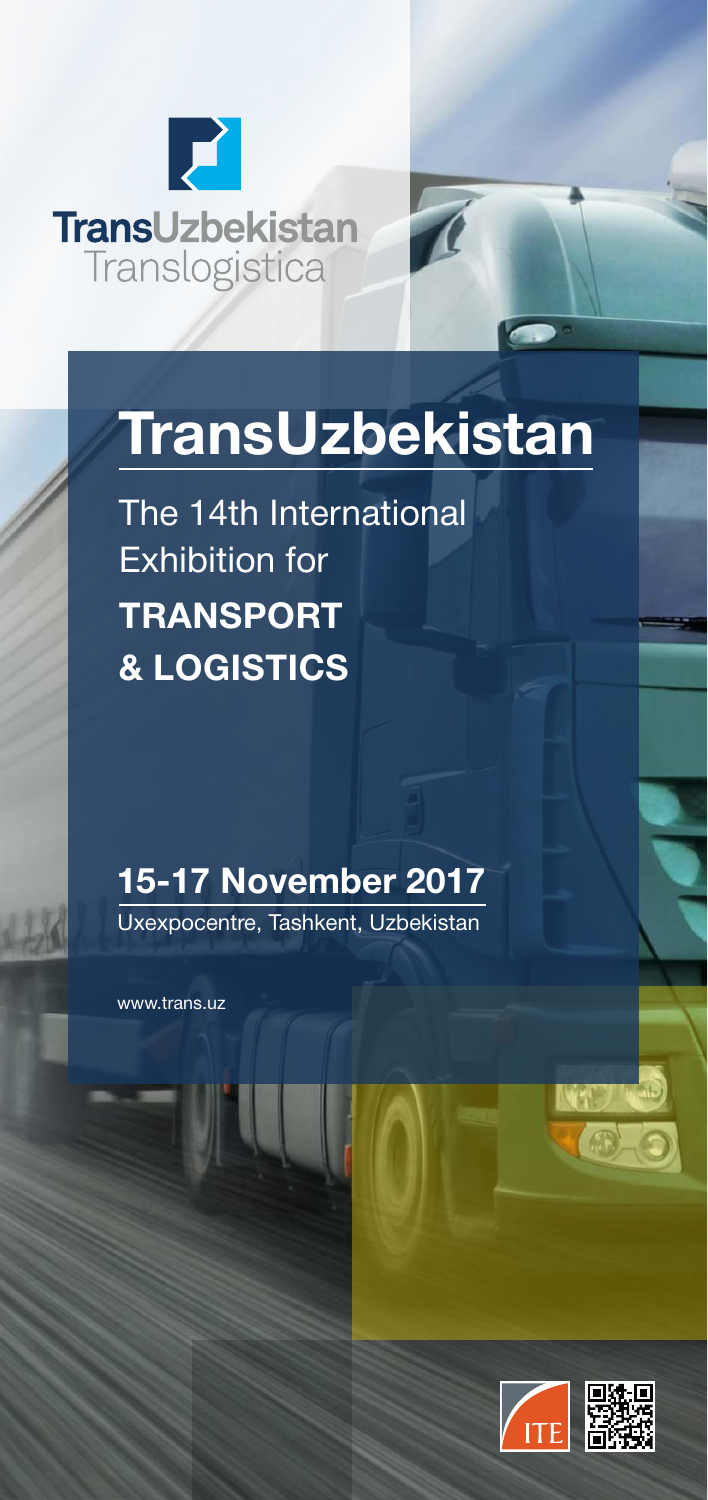# TransUzbekistan 2016 in Figures and Facts:

companiesparticipants from 16 countries 50

professional visitors from 15 countries 3 000 More than



### Geography of Participants:

ARDENA

Belarus, Belgium, Germany, Iran, Kazakhstan, China, Latvia, Lithuania, Russia, the USA, Uzbekistan, Ukraine, Finland, Switzerland, Estonia and South Korea.



exhibitors signed contracts or reached agreements with their new partners



exhibitors participate for the second time or continuously



**AATBI** 

exhibitors are in the position to recommend TransUzbekistan to their partners and colleagues

# Participants of TransUzbekistan 2016:

































**NSMASHHOLDING**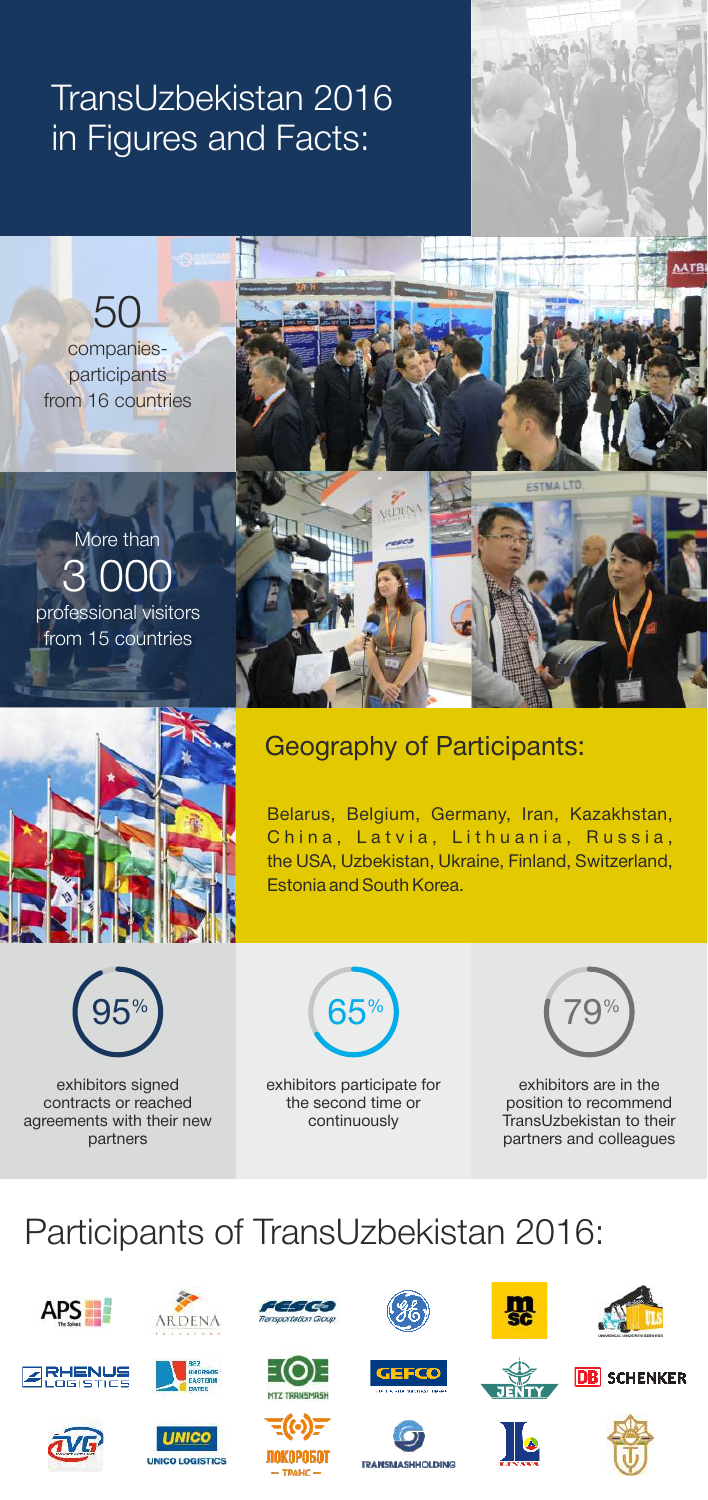## **Exhibition** sections:

### **TRANSPORT** AND LOGISTICS **SERVICES**

WAREHOUSE: STORAGE, HANDLING, **INTERLOGISTICS** 

- Packing and packaging equipment
- Warehouse racking systems
- Warehouse equipment

#### TRAINS AND RAILWAY INFRASTRUCTION

- National Railways
- Trains and spare parts
- Underground/subway infrastructure
- Design and construction of railways, tunnels, and stations

• Storage solutions

- Transportations by railway, road, water, air
- Cargo handling in terminals and ports
- Intermodal transportation
- Oversized and dangerous goods transporation
- Refrigirated transportation
- Forwarding
- Aviacharters

### SPARE PARTS

- Spare parts, oils, lubricants and consumables for motor vehicles
- Maintenance and repair services of motor vehicles



### COMMERCIAL VEHICLES

- Trucks, tractors, vans, minibuses, refrigerators
- Medical and other service transport
- Evacuators and auto transporters
- Lift-trucks and reach stackers

### GAS-POWERED **VEHICLES**

#### ROAD INFRASTRUCTURES, TRAFIC and ROAD SAFETY

- **Engineering and construction of roads, bridges and** tunnels
- Telematics and montoring
- Road signs, barriers, traffic lights, special. Devices
- Road markings
- Special road road technics and equipment

#### **ADDITIONAL SFRVICES**

- Customs clearance
- Insurance
- Consulting
- Leasing and lending

## Official Support:

- Ministry for Foreign Economic Relations, Investments and Trade of the Republic of Uzbekistan
- Uzbek Agency for Automobile and River Transport
- Association of International Road Carriers of Uzbekistan (AIRCUZ)
- Uzbek International Forwarders Association (UIFA)
- Association of Customs Brokers
- Chamber of Commerce and Industry of Uzbekistan